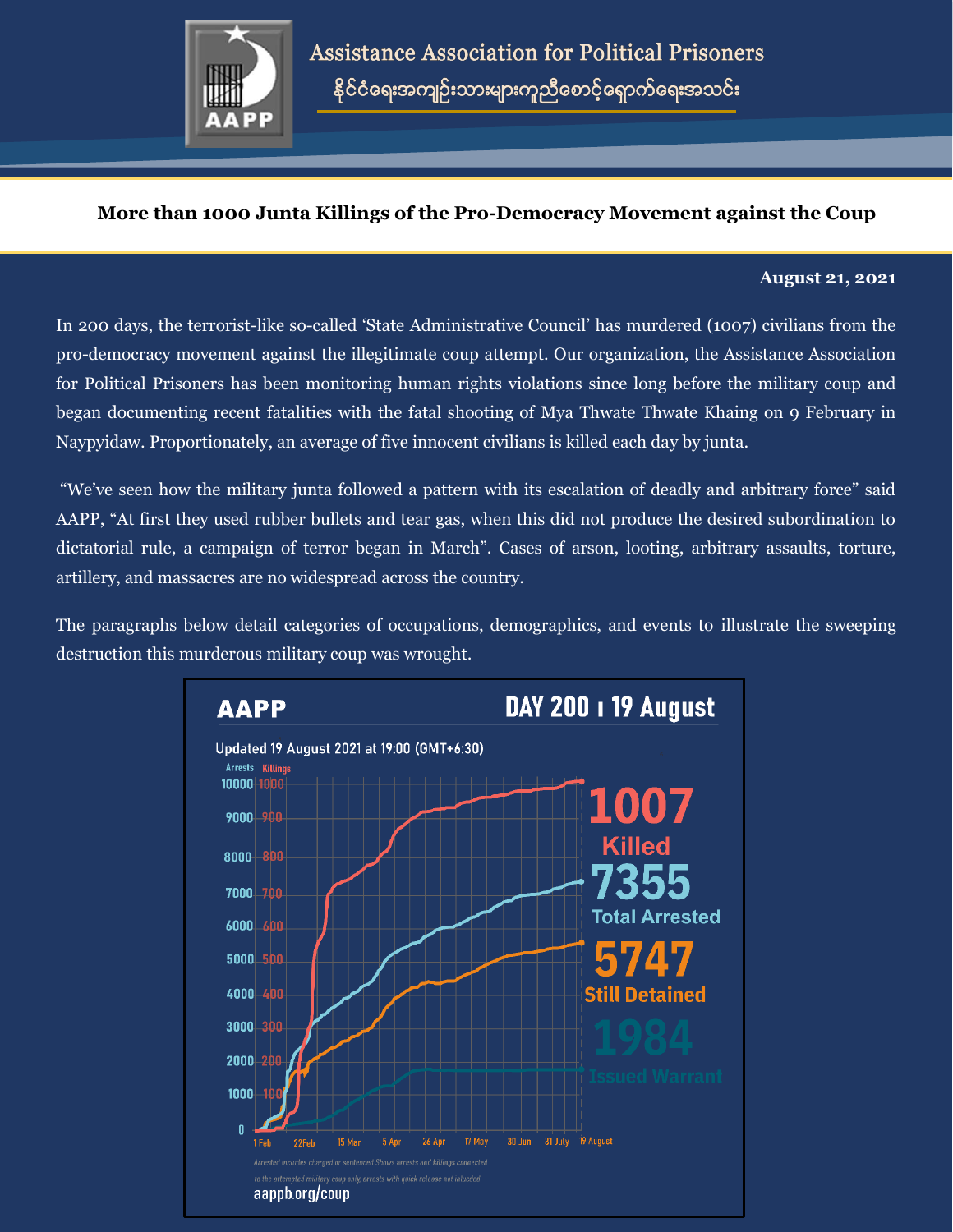### **Professions**

At the onset of the coup, teachers, doctors, have been some of those most systematically targeted for their involvement in anti-coup protests, the civil disobedience movement, and offering support in crackdowns. Since the coup, (6) medics, (7) engineers, (10) teachers and (71) students have been killed by the junta.

#### **Deadliest Day**

On 27 March, AAPP documented the deadliest day of the military's brutal crackdown attempts. (164) courageous civilians lost their lives, across the country including in Insein and Dala Township, Yangon, in Meiktila and Pyin Oo Lwin, Mandalay, in Monwya and Shwebo, Sagaing, in Kawthaung, Tanintharyi Region. (2) 18-year-olds and (14) under-18's were killed by the junta. Total (16) 18 and under killed on this day.

# **Regions**

The inhumanity of this terrorist like military has forced people Burma across the country in daily lifethreatening situations. Since the coup (241) people have been murdered in Yangon Region, (217) people murdered in Mandalay Region, and (204) in Sagaing Region.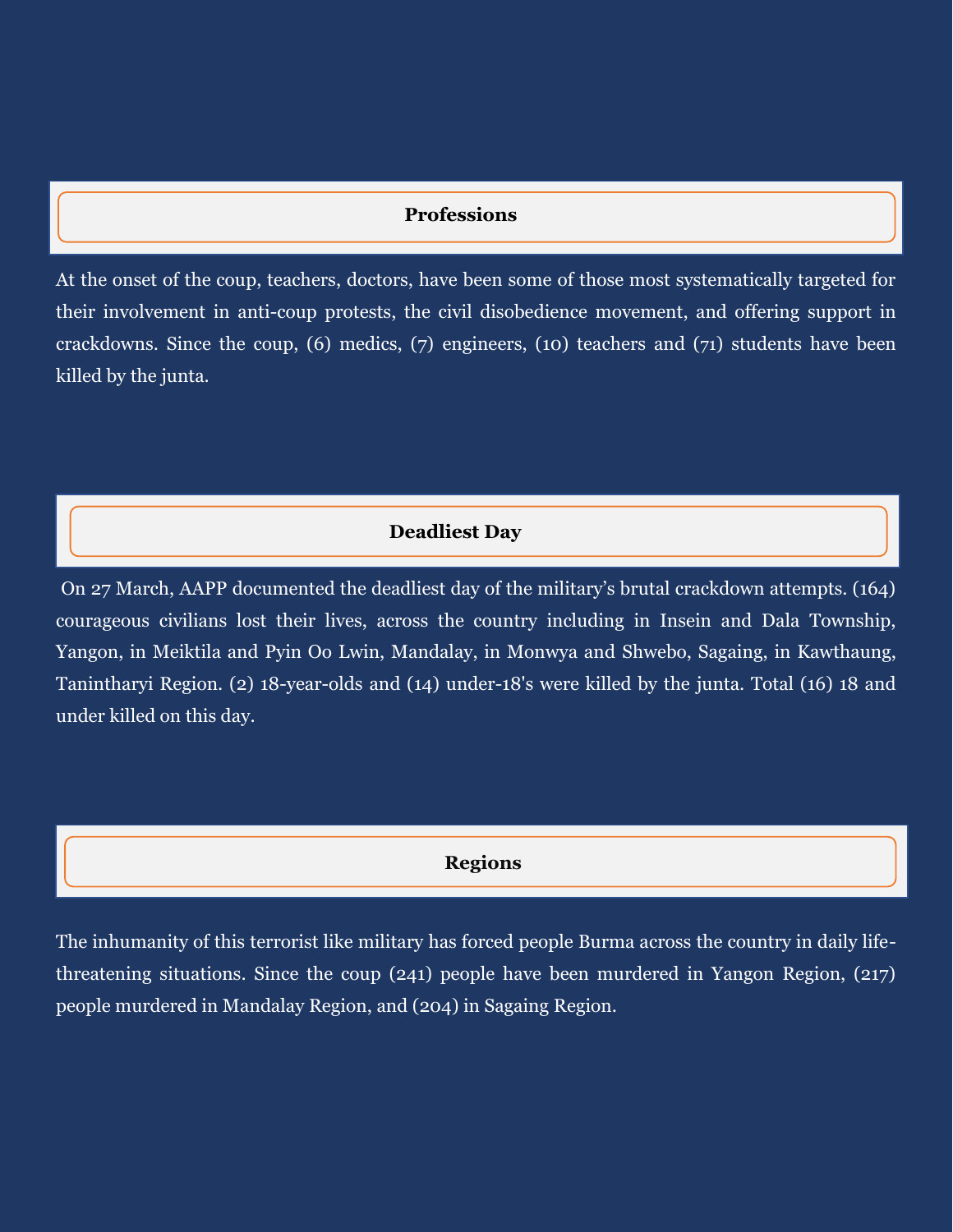

# **Vulnerable Groups**

International humanitarian law has requirements for the protection of children, found throughout the Fourth Geneva Convention and in its additional protocols. The Convention on the Rights of the Child also states that parties must take "all feasible measures to ensure protection and care of children who are affected by armed conflict". Yet, since the coup in Burma, (20) 18-year-olds and (62) under-18's were killed. Total (82) 18 and under have been murdered by the junta.

Since the coup at least (70) women people been murdered according to AAPP's most recently published fatality list. International humanitarian law recognizes that males are afforded the same protection as women and vice versa, but specific vulnerabilities guarantee protection for females. This equally applies to persons not confirming to traditional gender roles, who are systemically exposed to egregious human rights violations. On 4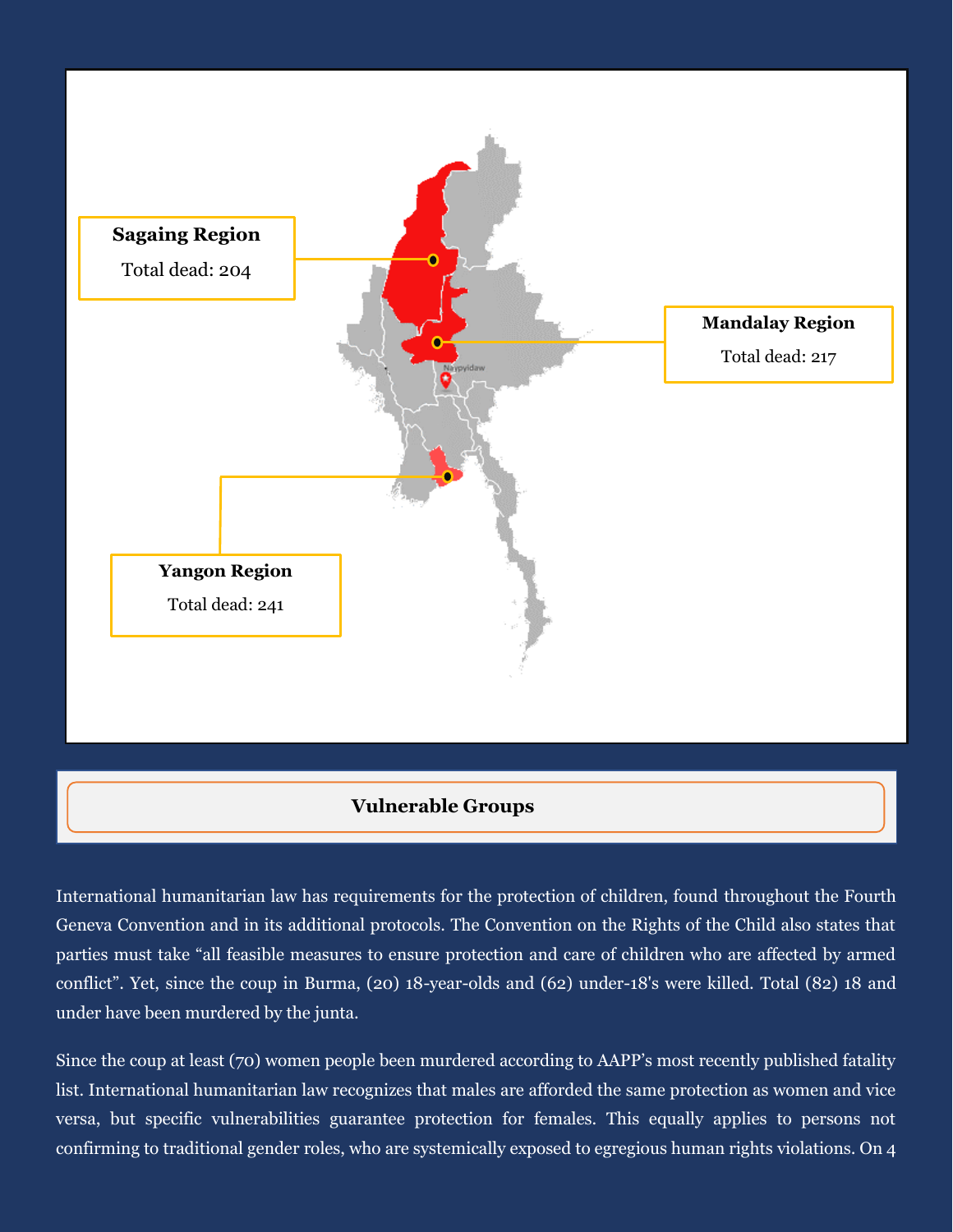June Thaw Thaw, a transgender woman, was shot in the arm and rib by junta troops in in Kyaukpadaung Township, Mandalay, and died from lack of medical treatment.



#### **Protests**

People are being killed at peaceful protests, often spontaneous gatherings but always the movement has remained a leaderless organic rejection of an illegitimate coup attempt. (649) have been killed at prodemocracy demonstrations since 1 February. Some of the most violent and least indefensible, even for this murderous junta, have been the unprovoked shootings and raids in neighbourhood and homes. Even on streets in the middle of day, youths racing to get back home are murdered b[y junta terrorists in unmarked vehicles.](https://twitter.com/aapp_burma/status/1375728313008726017?s=20)